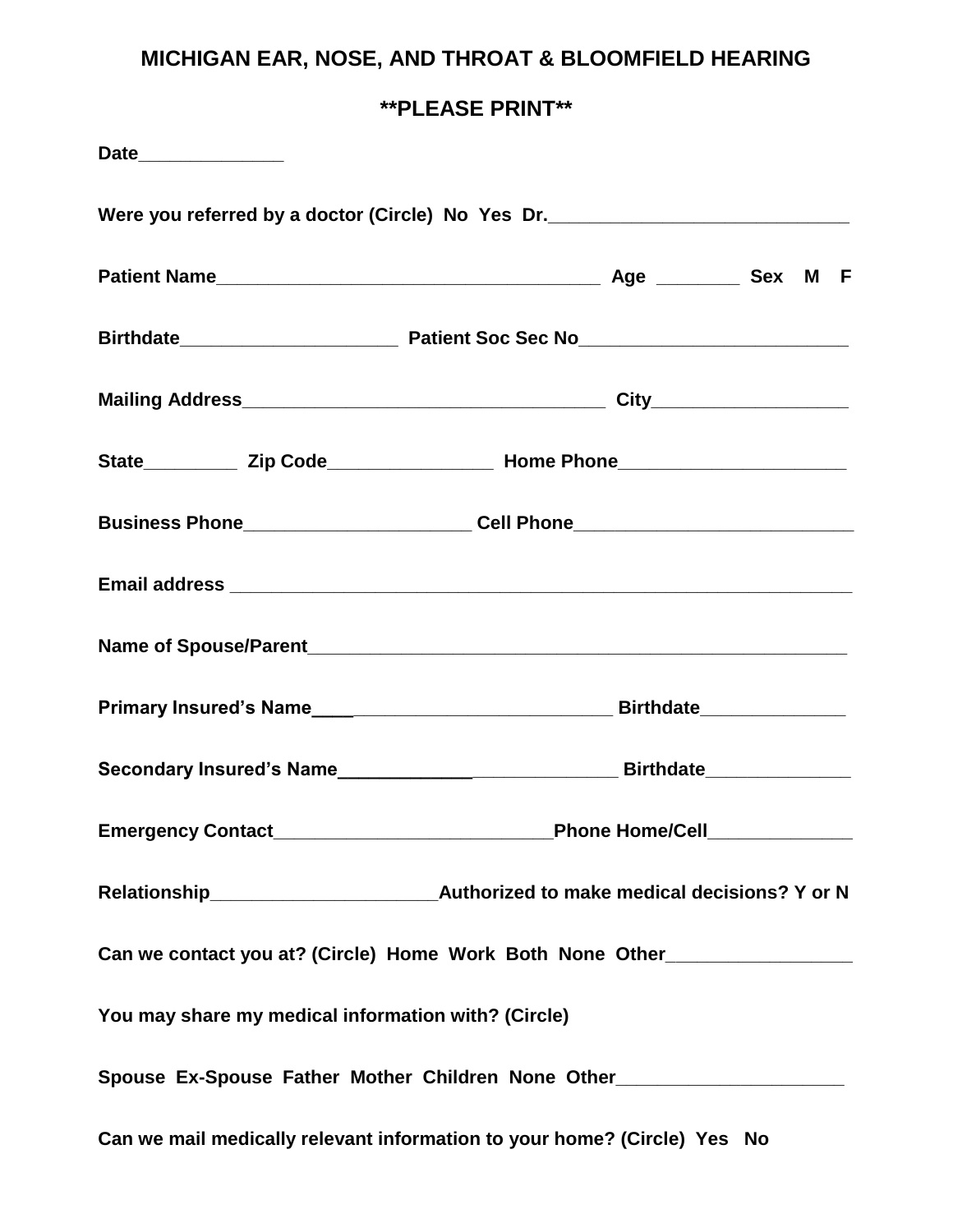#### **Michigan Ear, Nose, and Throat Associates**

Otolaryngology – Head and Neck Surgery – Facial Plastic Surgery

|                                                                                                                                                                                                                                                                                                                                | Bashar Succar, M.D., F.A.C.S.                                                                                                                         | Welcome to our practice. Please complete all areas:    |                                                                        | Sam Bahu, M.D. Melissa Rakowski, D.O.                                                                                                                                                                                                                                                                                                                                                                                                                                                               |
|--------------------------------------------------------------------------------------------------------------------------------------------------------------------------------------------------------------------------------------------------------------------------------------------------------------------------------|-------------------------------------------------------------------------------------------------------------------------------------------------------|--------------------------------------------------------|------------------------------------------------------------------------|-----------------------------------------------------------------------------------------------------------------------------------------------------------------------------------------------------------------------------------------------------------------------------------------------------------------------------------------------------------------------------------------------------------------------------------------------------------------------------------------------------|
| Date: _________________                                                                                                                                                                                                                                                                                                        |                                                                                                                                                       |                                                        |                                                                        |                                                                                                                                                                                                                                                                                                                                                                                                                                                                                                     |
|                                                                                                                                                                                                                                                                                                                                |                                                                                                                                                       |                                                        |                                                                        |                                                                                                                                                                                                                                                                                                                                                                                                                                                                                                     |
| <b>Reason for Visit:</b>                                                                                                                                                                                                                                                                                                       |                                                                                                                                                       |                                                        |                                                                        |                                                                                                                                                                                                                                                                                                                                                                                                                                                                                                     |
| History of present illness:                                                                                                                                                                                                                                                                                                    | * Location: __________________________<br>(Where is the pain/problem?)                                                                                |                                                        |                                                                        |                                                                                                                                                                                                                                                                                                                                                                                                                                                                                                     |
|                                                                                                                                                                                                                                                                                                                                | (Five being the most severe)                                                                                                                          |                                                        | When did it start?)                                                    |                                                                                                                                                                                                                                                                                                                                                                                                                                                                                                     |
| $*$ Timing:                                                                                                                                                                                                                                                                                                                    | (Does this pain/problem occur at a specific time?)                                                                                                    |                                                        | * Context: ______________                                              | (Where were you at the onset of this pain/problem?)                                                                                                                                                                                                                                                                                                                                                                                                                                                 |
|                                                                                                                                                                                                                                                                                                                                |                                                                                                                                                       |                                                        |                                                                        |                                                                                                                                                                                                                                                                                                                                                                                                                                                                                                     |
|                                                                                                                                                                                                                                                                                                                                | * Associated signs/symptoms:<br><u> 1989 - Johann Barbara, martin amerikan basar dan basa dan basa dan basa dalam basa dalam basa dalam basa dala</u> |                                                        |                                                                        |                                                                                                                                                                                                                                                                                                                                                                                                                                                                                                     |
|                                                                                                                                                                                                                                                                                                                                |                                                                                                                                                       | (What other associated problems have you been having?) |                                                                        | (What makes the pain/problems worse or better?)                                                                                                                                                                                                                                                                                                                                                                                                                                                     |
| <b>Medical History:</b><br><b>Patient Medical History:</b><br><b>Diabetes</b><br><b>Performed</b><br>Hypertension<br>Cancer<br><b>Stroke</b><br><b>Heart Trouble</b><br>Arthritis/Gout<br>Seizures<br><b>Bleeding Tendency</b><br><b>Thyroid Disease</b><br>Hepatitis<br><b>HIV</b><br>Sleep Apnea<br><b>Blood Thinner Use</b> | No Yes<br>No Yes<br>No Yes<br>No Yes<br>No Yes<br>No Yes<br>No Yes<br>No Yes<br>No Yes<br>No Yes<br>No Yes<br>No Yes<br>No Yes                        | <b>Surgical History:</b><br><b>Date</b>                | <b>List Hospitalizations &amp; Surgeries</b><br>*MEDICATION ALLERGIES: | <b>Surgeon/Hospital/Surgery</b><br>*MEDICATIONS: And the contract of the contract of the contract of the contract of the contract of the contract of the contract of the contract of the contract of the contract of the contract of the contract of the contract<br>Please List any other medical conditions not noted above: example and contact the control of the property of the conditions of the conditions of the conditions of the conditions of the conditions of the conditions of the c |
| <b>Patient Social History:</b><br><b>Marital Status:</b><br>Use of Alcohol:<br>Use of Tobacco:                                                                                                                                                                                                                                 | Never: $\rule{1em}{0.15mm}$<br>Never: $\rule{1em}{0.15mm}$                                                                                            |                                                        |                                                                        | Married: ____ Separated: ___ Divorced: ___ Widowed: ___<br>Rarely: ______ Moderate: _____ Daily: _______<br>Previously, but: Quit:___________ Current packs/day: __________                                                                                                                                                                                                                                                                                                                         |
|                                                                                                                                                                                                                                                                                                                                |                                                                                                                                                       |                                                        |                                                                        |                                                                                                                                                                                                                                                                                                                                                                                                                                                                                                     |
| <b>Family Medical History:</b><br>Death<br>Father<br>Mother<br>Siblings<br>Children                                                                                                                                                                                                                                            | Age                                                                                                                                                   | <b>Diseases</b>                                        |                                                                        | If deceased, Cause of                                                                                                                                                                                                                                                                                                                                                                                                                                                                               |

\_\_\_\_ \_\_\_\_\_\_\_\_\_\_\_\_\_\_\_\_\_\_\_\_\_\_\_\_\_\_\_\_ \_\_\_\_\_\_\_\_\_\_\_\_\_\_\_\_\_\_\_\_\_\_\_\_\_\_\_\_\_\_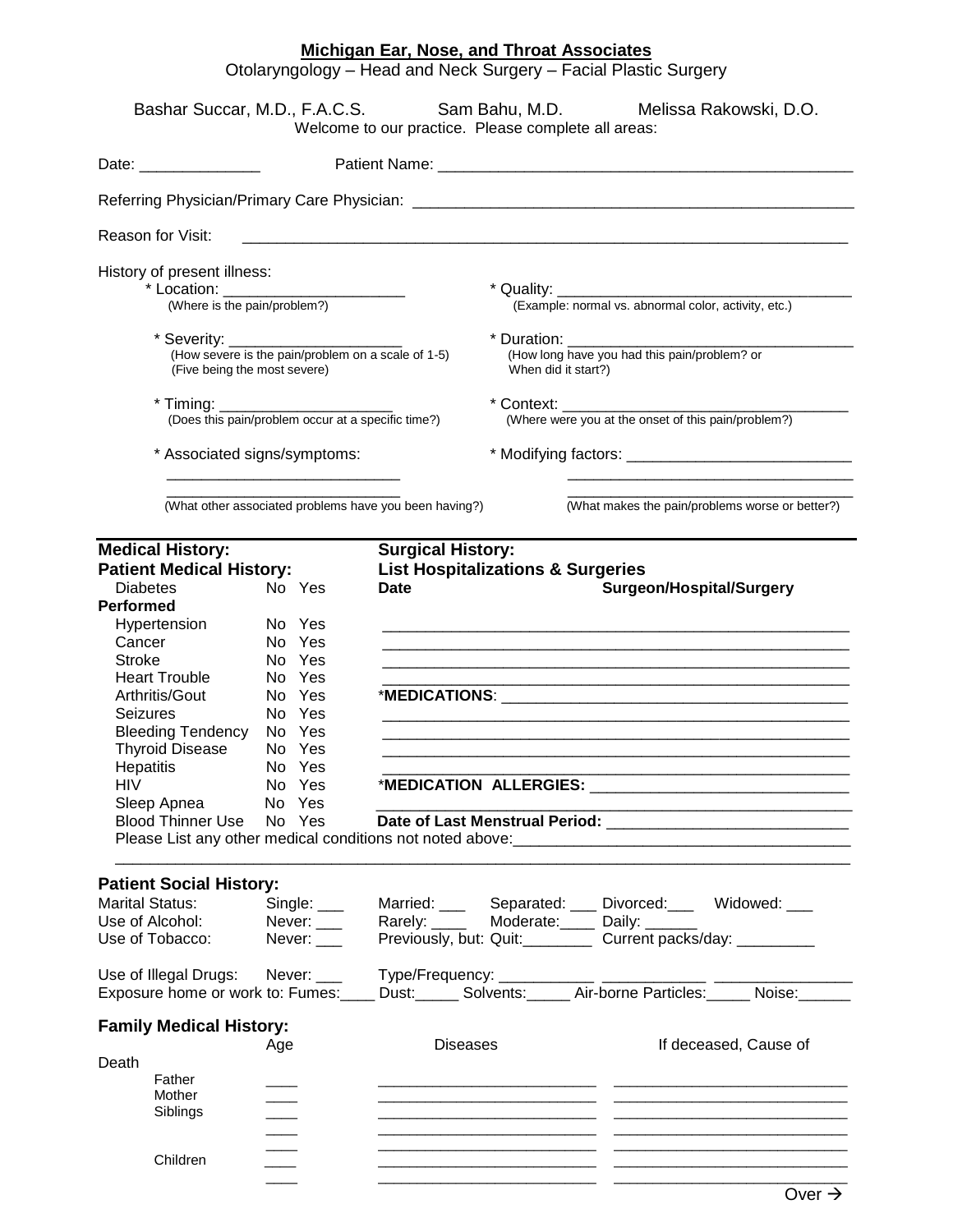#### **Please Circle Pertaining To You**

### **Constitutional Symptoms Integumentary (skin)**

| Good general health lately No | Yes | Rash or ItchingNo         | Yes |
|-------------------------------|-----|---------------------------|-----|
| Recent weight change No       | Yes | Change in skin colorNo    | Yes |
|                               | Yes | Change in hair or nailsNo | Yes |
|                               | Yes | Varicose VeinsNo          | Yes |
|                               | Yes |                           |     |

#### **Cardiovascular**

|                                         | Yes | Light headed or dizzyNo Yes       |  |
|-----------------------------------------|-----|-----------------------------------|--|
| Chest pain or angina No                 | Yes | Convulsions or SeizuresNo Yes     |  |
|                                         | Yes | Numbness/tingling sensationNo Yes |  |
| Shortness of breath while walking No    | Yes |                                   |  |
| Shortness of breath while lying flat No | Yes |                                   |  |
| Swelling of feet, ankles, or handsNo    | Yes |                                   |  |

#### **Respiratory**

| Chronic or frequent coughs No | Yes. | <b>Psychiatric</b>         |     |
|-------------------------------|------|----------------------------|-----|
|                               | Yes  | Memory loss or confusionNo | Yes |
| Asthma or wheezing No         | Yes  | _Nervousness………………………No    | Yes |

| Eye disease or injury No       | Yes        |                               |     |
|--------------------------------|------------|-------------------------------|-----|
| Wear glasses/contact lenses No | Yes.       | <b>Ears/Nose/Mouth/Throat</b> |     |
| Blurred or double vision No    | <b>Yes</b> | Hearing loss or ringingNo     | Yes |
|                                | Yes        | Earaches or drainageNo        | Yes |

### **Endocrine**

|                                  | <b>Yes</b> | Mouth soresNo Yes                 |  |
|----------------------------------|------------|-----------------------------------|--|
|                                  | <b>Yes</b> | Bleeding gumsNo Yes               |  |
|                                  | <b>Yes</b> | Sore throat or voice changeNo Yes |  |
| Excessive thirst or urination No | Yes        | Swollen glands in neckNo Yes      |  |
| Heat or cold intolerance No      | Yes        |                                   |  |
|                                  | Yes        | Genitourinary                     |  |

#### **Allergic/Immunologic**

| History of skin reaction/or other adverse reaction to: |            | Blood in urineNo Yes                |  |
|--------------------------------------------------------|------------|-------------------------------------|--|
| Penicillin or other antibiotics No                     | Yes        | Incontinence or dribblingNo Yes     |  |
| Morphine/Demerol/other narcotics No                    | Yes        | Kidney stonesNo Yes                 |  |
| Novocaine or other anesthetics No                      | <b>Yes</b> | Sexual difficultiesNo Yes           |  |
| Aspirin or other pain remedies No                      | Yes        |                                     |  |
| Tetanus antitoxin or other serumsNo                    | Yes        | Hematological/Lymphatic             |  |
| lodine, methiolate/other antisepticNo                  | Yes        | Slow to heal after cutsNo Yes       |  |
| Latex Allergy<br>No                                    | Yes        | Bleeding or bruising tendencyNo Yes |  |
| List Other Allergies:                                  |            |                                     |  |

### **Gastrointestinal**

|                                  | Yes        |                                    |  |
|----------------------------------|------------|------------------------------------|--|
| Change in bowel movement No      | <b>Yes</b> | <b>Musculoskeletal</b>             |  |
| Nausea or Vomiting No            | <b>Yes</b> |                                    |  |
|                                  | Yes        | Joint stiffness or swellingNo Yes  |  |
| Painful bowel movementNo         | Yes        | Weakness of muscles/jointsNo Yes   |  |
|                                  | Yes        | Muscle pain or crampsNo Yes        |  |
| Rectal bleeding/blood in stoolNo | Yes        |                                    |  |
| Abdominal pain or heartburnNo    | Yes        | Cold extremities (hand/foot)No Yes |  |
| Peptic ulcer (stomach)No         | Yes        | Difficulty in walkingNo Yes        |  |

| Rash or ItchingNo         | Yes        |
|---------------------------|------------|
| Change in skin colorNo    | Yes        |
| Change in hair or nailsNo | <b>Yes</b> |
| Varicose VeinsNo          | <b>Yes</b> |

#### **Neurological**

| Frequent/recurring headachesNo Yes |  |
|------------------------------------|--|
| Light headed or dizzyNo Yes        |  |
| Convulsions or SeizuresNo Yes      |  |
| Numbness/tingling sensationNo Yes  |  |
| TremorsNo Yes                      |  |
|                                    |  |
|                                    |  |
|                                    |  |

#### Chronic **Psychiatric** or

| Spitting up blood No  | Yes | Memory loss or confusionNo Yes |      |
|-----------------------|-----|--------------------------------|------|
| Asthma or wheezing No | Yes | Nervousness………………………No         | Yes. |
|                       |     | DepressionNo Yes               |      |
| <b>Eyes</b>           |     | Insomnia (sleeplessness)No Yes |      |

#### s <u>Ears/Nose/Mouth/Throat</u>

| Hearing loss or ringingNo Yes     |  |
|-----------------------------------|--|
| Earaches or drainageNo Yes        |  |
| Chronic sinus problemNo Yes       |  |
|                                   |  |
| Mouth soresNo Yes                 |  |
| Bleeding gumsNo Yes               |  |
| Sore throat or voice changeNo Yes |  |
| Swollen glands in neckNo Yes      |  |

### s **Genitourinary**

| Frequent urination No Yes           |  |
|-------------------------------------|--|
| Burning or painful urination No Yes |  |
| Blood in urineNo Yes                |  |
| Incontinence or dribblingNo Yes     |  |
| Kidney stonesNo Yes                 |  |
| Sexual difficultiesNo Yes           |  |

#### **Hematological/Lymphatic**

| lodine, methiolate/other antisepticNo |     | Yes | Slow to heal after cutsNo Yes       |  |
|---------------------------------------|-----|-----|-------------------------------------|--|
| Latex Allergy                         | No. | Yes | Bleeding or bruising tendencyNo Yes |  |
| List Other Allergies:                 |     |     |                                     |  |
|                                       |     |     | Vein Clots or PhlebitisNo Yes       |  |
|                                       |     |     |                                     |  |
| <b>Gastrointestinal</b>               |     |     |                                     |  |

#### Ehange in bower musculoskeletal

| Joint stiffness or swellingNo Yes  |  |
|------------------------------------|--|
| Weakness of muscles/jointsNo Yes   |  |
| Muscle pain or crampsNo Yes        |  |
|                                    |  |
| Cold extremities (hand/foot)No Yes |  |
| Difficulty in walkingNo Yes        |  |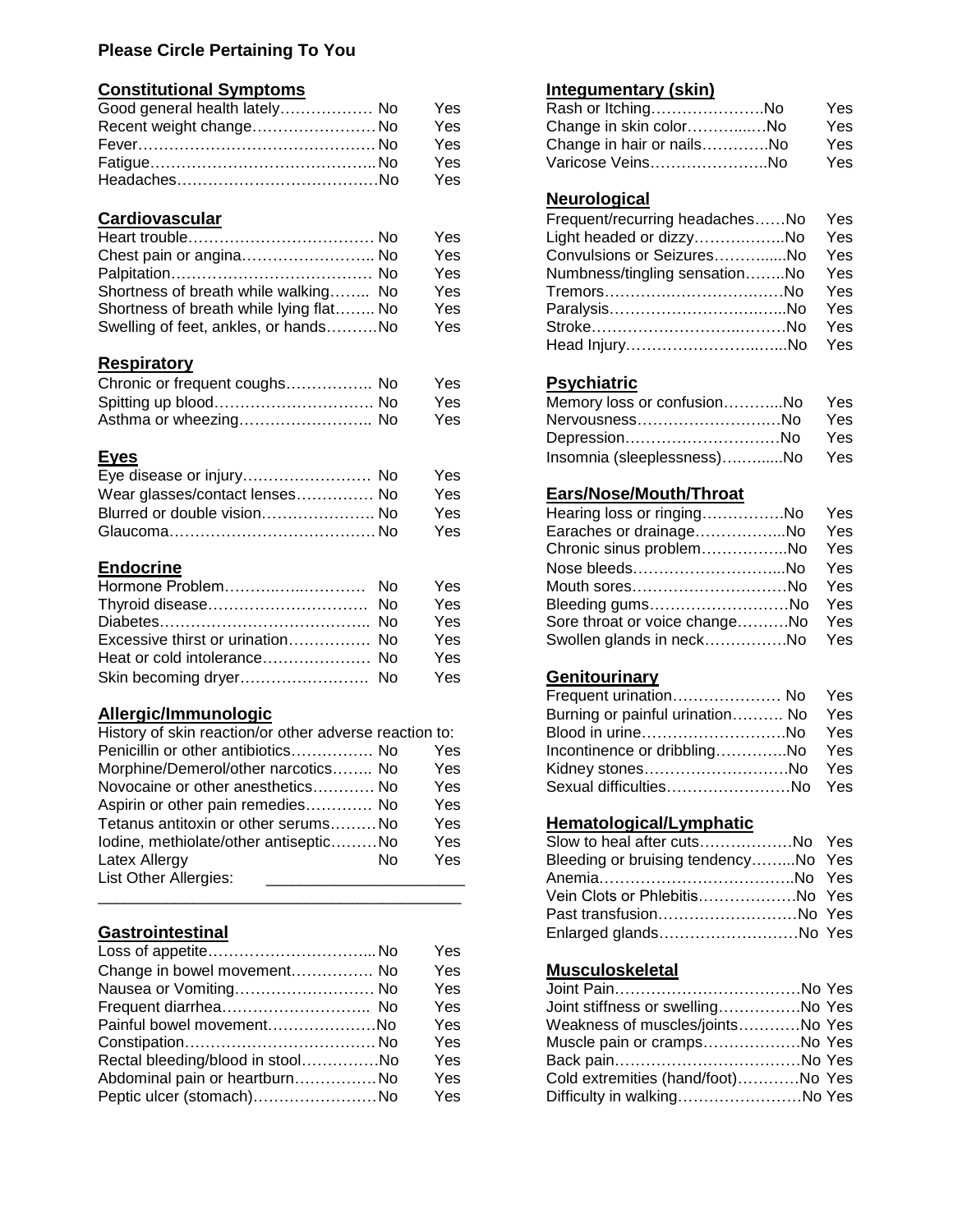**Michigan Ear, Nose and Throat Associates Bloomfield Facial Plastic Surgery Bloomfield Hearing 44200 Woodward Ave. Suite 201 Pontiac, MI 48341**

## **PATIENT NAME:**

I hereby authorize the payment of benefits of my insurance policy, if any, to be paid directly to Michigan Ear, Nose, and Throat Associates, Bloomfield Facial Plastic Surgery and Bloomfield Hearing for medical or surgical services rendered, not to exceed the reasonable and customary charges for these services. I further authorize the release of any medical information required by my insurance carrier. I understand that I am financially responsible for charges not paid by my insurance.

| $\mathbf{C}$<br>Signature: |  |
|----------------------------|--|
|                            |  |

I hereby authorize the physicians of Michigan Ear, Nose, and Throat Associates, Bloomfield Facial Plastic Surgery and Bloomfield Hearing to perform upon me or the patient, if not myself, any minor office procedures needed to diagnose and treat my condition including, but not limited, flexible or rigid scope, ear cleaning, biopsies, or the need for any other procedures. Risk may include bleeding, infection, wound healing problems or scar formation. I will have the opportunity to ask any questions prior to a procedure.

| Signa<br>tura:<br>160 L. |  |
|--------------------------|--|
|--------------------------|--|

I have been given the opportunity to review and may choose to take home a copy of the Michigan Ear, Nose, and Throat Associates, Bloomfield Facial Plastic Surgery and Bloomfield Hearing Notice of Privacy Practices.

Signature: **Date: D** 

If person signing is not patient, please print name below and relationship to patient:

 $\overline{\phantom{a}}$  , and the contract of the contract of the contract of the contract of the contract of the contract of the contract of the contract of the contract of the contract of the contract of the contract of the contrac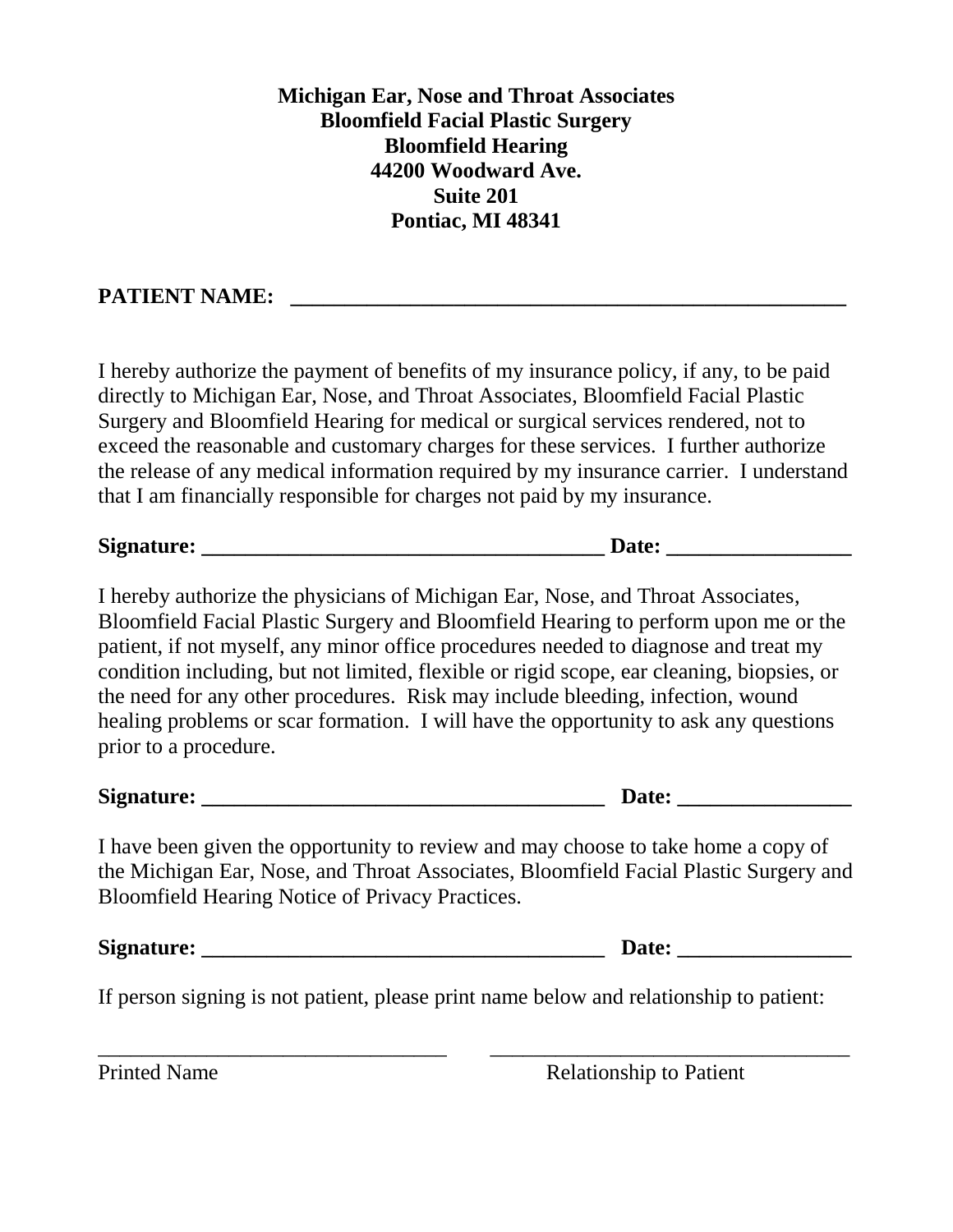#### **Michigan Ear Nose and Throat Associates Bloomfield Facial Plastic Surgery Bloomfield Hearing**

#### **Notice of Privacy Practices**

To our patients: This notice describes how health information about you (as a patient of this practice) may be used and disclosed, and how you can get access to your health information. This is required by privacy regulations created as a result of the Health Insurance Portability and Accountability Act of 1996 (HIPPA)

#### **Our commitment to your privacy**

Our practice is dedicated to maintaining the privacy of your health information. We are required by law to maintain the confidentiality of your health information.

We realize that these laws are complicated, but we must provide you with the following important information.

#### **Use and disclosure of your health information in certain special circumstances.**

The following circumstances may require us to use or disclose your health information:

- 1. To public health authorities and health oversight agencies that are authorized by law to collect information.
- 2. Lawsuits and similar proceedings in response to court or administrative order.
- 3. If required to do so by a law enforcement official.
- 4. When necessary to reduce or prevent a serious threat to your health and safety or the health and safety of another individual or the public. We will only make disclosures to a person or organization able to help prevent the threat.
- 5. If you are a member of the U.S. or foreign military forces (including veterans) and if required by the appropriate authorities.
- 6. To federal officials for intelligence and national security activities authorized by law.
- 7. To correctional institutions or law enforcement officials if you are an inmate or under custody of a law enforcement official.
- 8. For Worker's Compensation and similar programs.
- 9. Michigan Ear, Nose and Throat Associates, Bloomfield Facial Plastic Surgery and Bloomfield Hearing are incorporated and will exchange information freely.
- 10. Michigan Ear, Nose and Throat, Bloomfield Facial Plastic Surgery and Bloomfield Hearing will be sharing your medical information with other providers as appropriate.